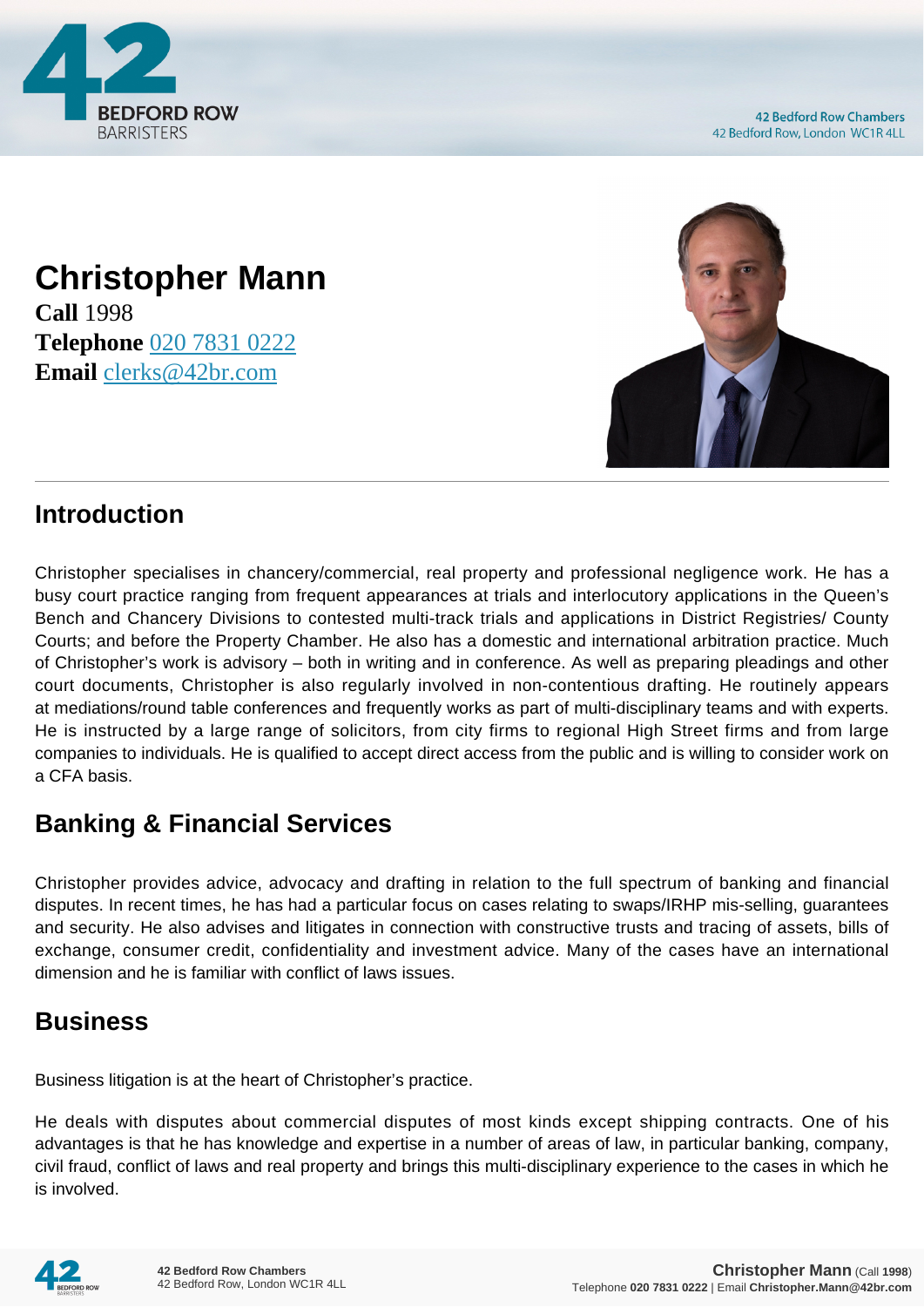

He also has a domestic and international arbitration practice.

Christopher has appeared in a range of construction and engineering disputes over the years and is skilled in digesting technical and expert evidence. He now principally appears/advises in technically – complex sale of goods/supply of services disputes (including adjudications).

Examples of recent cases include representation of a foreign bank in respect of a number of property sales alleged to have been the subject of misrepresentation; and a claim in the Chancery Division for specific performance of a contract to transfer shares/damages.

#### **Related selected cases**

- ICC Arbitration (confidential) junior member of a team of counsel engaged in a multi-jurisdiction energyrelated arbitration. Advising and assisting particularly concerning challenge to the award under s.68 and enforcement; and in related Commercial Court guarantee proceedings.
- Begum v Hossain [2015] EWCA Civ 717 successful appeal to the Court of Appeal on the basis that an expert valuer of shares materially departed from his mandate.
- Ap (UK) Limited v West Midlands Fire and Civil Defence Authority v R, G and P Patel (QBD) (Master Fontaine) (2012) (HQ05X00341) – long-running non-party costs claim by the Fire Brigade against the Respondent Patels arising from QB actions stuck out in 1999 and 2005; consideration of the appropriate test for non-party directors' liability for costs and apportionment of costs liability (with Paul Reed QC).
- Eugene McLaughlin and others v Bradbury & Co Limited/Sunday Solutions Limited (claim HC10C00779) claim on behalf of over 80 IT contractors for restitution/damages/tracing and other equitable remedies; action issued in 2010 and stayed following a public interest winding up petition presented against the defendant companies; several interlocutory hearings concerning Bankers Book/injunctive/disclosure applications.
- Cada Design Group Limited v Magazini Familia Eood (QBD) (Dec 2009) (HQ0X02023) successful claim for damages against a Bulgarian company; conflict of laws/English/Bulgarian company/restitution law.
- Salako Agents Limited v. Aerometals BV & others (QBD) (Commercial Court) (Claim No. 2001 Folio 963) (2002)– high value property development claim including misrepresentation issues – with Roger Ellis QC (leader) and Gabriel Buttimore (first junior).

### **Chancery**

Christopher is regularly instructed in chancery disputes and is experienced in the administration of estates, equitable claims (both personal and proprietary), Inheritance Act actions, probate, trusts and wills.

### **Commercial Landlord & Tenant**

Real estate litigation has always been a significant part of Christopher's practice and he is very experienced in commercial landlord and tenant, including service charge disputes, rent reviews, dilapidations, breach of covenant claims, 1954 Act applications (opposed and unopposed), break clauses, forfeiture and guarantees, sureties and issues under the Landlord and Tenant Act 1995.

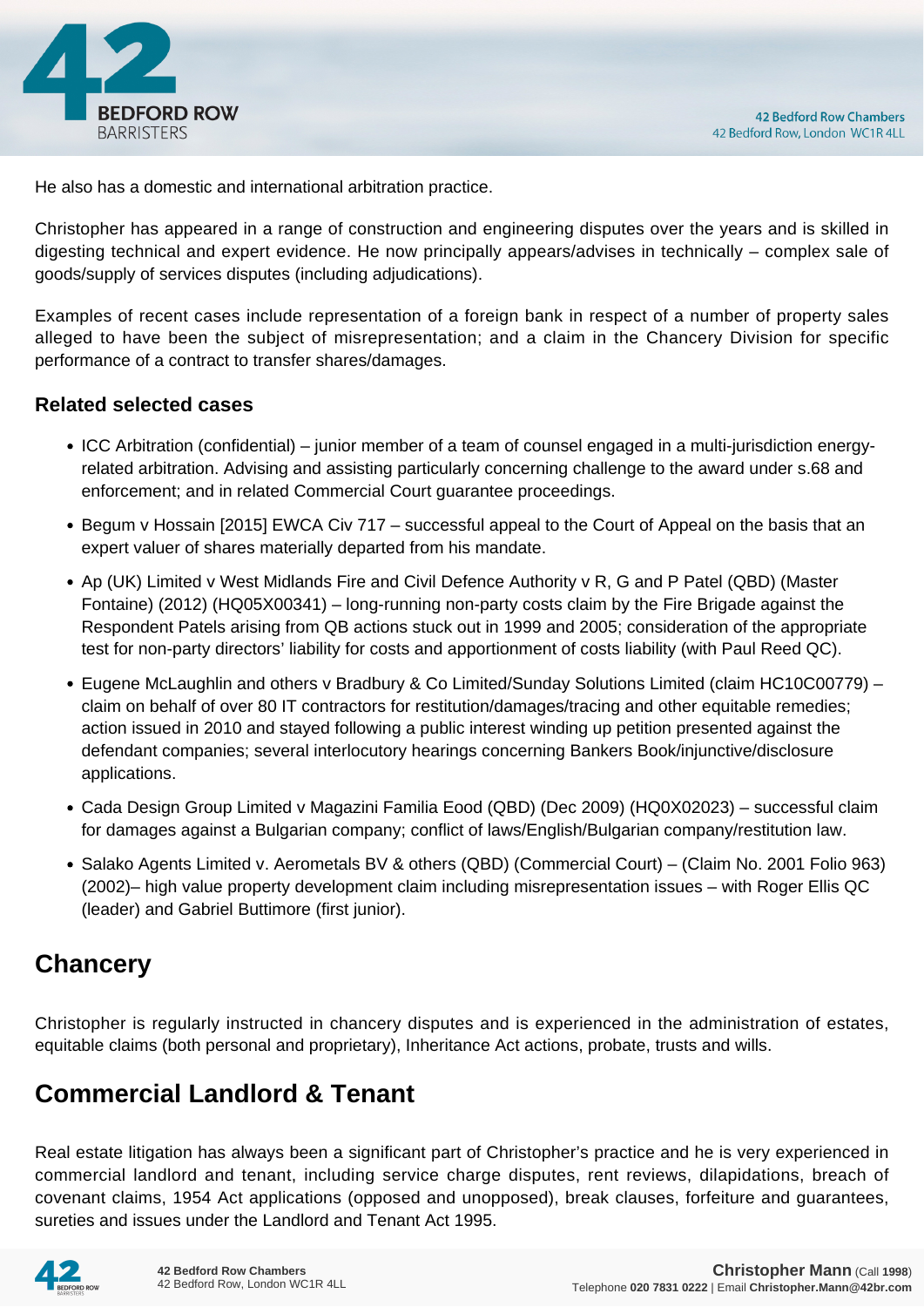

# **Company & Partnership**

Christopher has considerable experience in these areas and regularly deals with shareholder disputes, claims involving directors' duties and directors' disqualifications. He also has knowledge of partnership law and the law relating to LLPs. Christopher frequently advises upon and reviews agreements and deals with partnership and LLP disputes, including the taking of accounts.

Sample work in this area includes:

- Advising a member of a partnership regarding setting aside a deed of dissolution where Land Registry proceedings to set aside a TR1 on the grounds of non est factum were concurrent (compromised)
- Advice and pleadings in a claim by a LLP against an alleged former member; Chancery Division trial listed for 2013 (compromised)
- Advice and pleadings concerning a partnership dispute in Birmingham DR
- Advice and representation in an unfair prejudice matter in the Companies Court
- Advice and representation in a derivative claim in the Chancery Division
- Partnership dispute in the Chancery Division re-opening of a previous accountant's expert determination

### **Insolvency**

Christopher acts for and advises companies, directors, debtors and office holders in all areas of corporate and personal insolvency including administrations, liquidations, wrongful and fraudulent trading and misfeasance claims. Many general commercial actions have an insolvency element and Christopher is able to bring a multidisciplinary perspective.

Christopher acted, with Jeremy Callman, in Alts Limited v. Ridgeway Motors (Isleworth) Limited [2005] 1 WLR 2871 [2005] EWCA Civ 92 (Court of Appeal) which determined whether a bankruptcy/winding up petition was statute-barred by s.24 of the Limitation Act 1980 after 6 years.

### **Landlord & Tenant**

Christopher frequently deals with litigation, advice and drafting in the field of residential landlord and tenant, including possession actions, service charge disputes, rights of first refusal, breach of covenant disputes, forfeiture/enforcement and human rights issues.

#### **Related selected cases**

- Stroud v Nagra (Ch 2013/0037) (David Donaldson QC) (October 2013) -successful resistance to an appeal from a judgment of HHJ Marshall QC in Central London (Chancery List) as to the interpretation of a lease/consideration of admissibility of fresh evidence
- Cetyl International Group Inc v Cartwright (Court of Appeal)(July 2013) -appeal against a County Court strike out by reason of a failure to make an interim payment; compromised shortly before hearing

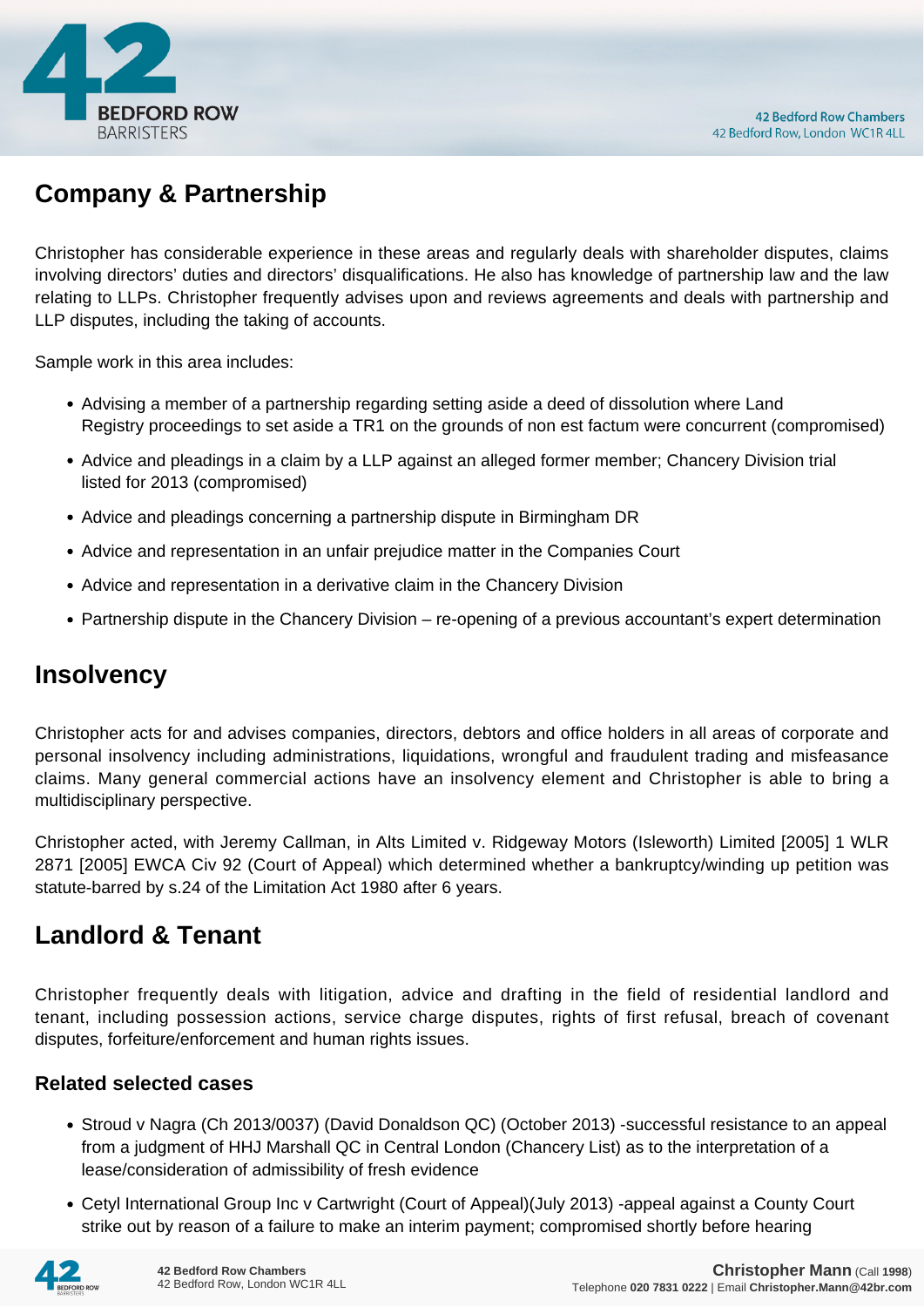

Lexi Holdings Plc v. Pandora Deborah Karen Maxwell (Oxford County Court) (2005) – possession proceedings in respect of Moulsford Manor, Oxfordshire, which attracted considerable national press coverage

## **Leasehold Enfranchisement**

Christopher has experience, both advisory and as an advocate, in this often – complex field. He frequently puts his substantive knowledge to use in enfranchisement – related negligence actions.

## **Professional Negligence**

Christopher routinely advises on and acts in professional negligence claims which touch upon his other specialist areas, particularly commercial, company and property law. He acts in claims for and against solicitors, accountants, surveyors and financial advisers. He finds his knowledge and experience of property and insolvency issues gives him an advantage in this field and is adept at achieving settlements, whether by wellcalibrated correspondence or by advocacy at ADR (including mediations).

Christopher has several ongoing professional negligence claims against and for solicitors/surveyors brought by individuals and lending institutions in respect of alleged negligent conveyancing/handling of litigation (including leasehold enfranchisement).

# **Property**

Christopher has extensive experience in this area. He has advised on most kinds of property disputes including claims about registration; applications to rectify the register; co-ownership claims; adverse possession actions; disputes about boundaries and easements; mortgage claims, possession claims and claims against mortgagees for sale at an undervalue. He is very experienced in residential and commercial matters including service charge disputes; rent reviews; dilapidations and breach of covenant claims; 1954 Act applications and leasehold enfranchisement matters.

# **Wills, Trusts & Probate**

Christopher has experience in trusts; wills and probate (including trustees' duties and Inheritance Act claims); conflict of laws and equitable claims (both personal and proprietary).

## **Selected cases**

- ICC Arbitration (confidential) junior member of a team of counsel engaged in a multi-jurisdiction energyrelated arbitration. Advising and assisting particularly concerning challenge to the award under s.68 and enforcement; and in related Commercial Court guarantee proceedings.
- Begum v Hossain [2015] EWCA Civ 717 successful appeal to the Court of Appeal on the basis that an expert valuer of shares materially departed from his mandate.

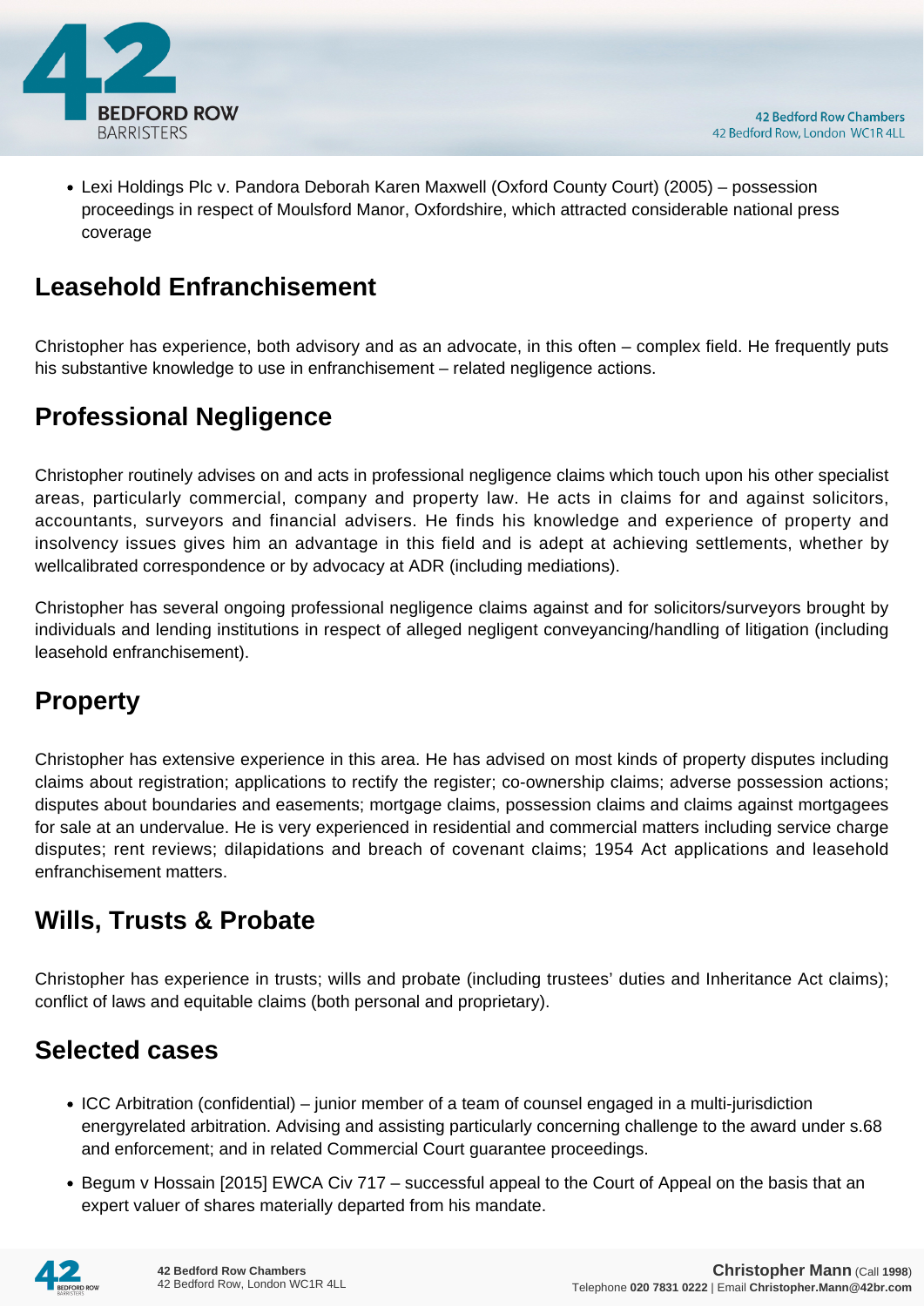

- OCC and Cherwell DC v Emaar Construction Ltd (HHJ Harris QC) (March 2014) (compromised)-including a number of novel points, central being whether a section 106 agreement was invalidated by reason of a planning condition in the related planning permission having been held to be ultra vires.
- Stroud v Nagra (Ch 2013/0037) (David Donaldson QC) (October 2013)-successful resistance to an appeal from a judgment of HHJ Marshall QC in Central London (Chancery List) as to the interpretation of a lease/consideration of admissibility of fresh evidence.
- Cetyl International Group Inc v Cartwright (Court of Appeal)(July 2013)-appeal against a County Court strike out by reason of a failure to make an interim payment; compromised shortly before hearing.
- Ap (UK) Limited v West Midlands Fire and Civil Defence Authority v R, G and P Patel (QBD) (Master Fontaine) (2012) (HQ05X00341)- long-running non-party costs claim by the Fire Brigade against the Respondent Patels arising from QB actions stuck out in 1999 and 2005; consideration of the appropriate test for non-party directors' liability for costs and apportionment of costs liability.
- Eugene McLaughlin and others v Bradbury & Co Limited/Sunday Solutions Limited (claim HC10C00779) claim on behalf of over 80 IT contractors for restitution/damages/tracing and other equitable remedies; action issued in 2010 and stayed following a public interest winding up petition presented against the defendant companies; several interlocutory hearings concerning Bankers Book/injunctive/disclosure applications.
- Cada Design Group Limited v Magazini Familia Eood (QBD) (Dec 2009) (HQ0X02023)-successful claim for damages against a Bulgarian company; conflict of laws/English/Bulgarian company/restitution law.
- Ascham Homes v All Leaseholders in the LB Waltham Forest (Lands Tribunal) (President; George Bartlett QC) (2009) (LT LRX/8/2009) – successful resistance on behalf of lessees to application by Ascham Homes, represented by Timothy Fancourt QC, for permission to appeal; consideration of the extent of the Tribunal's implied jurisdiction to review a decision to refuse permission to appeal (also appeared at first instance before the LVT when successfully resisted Ascham's attempt to have validated its noncompliance with service charge notification requirements for borough-wide refurbishment works) (LON/00BH/LDC/2007/0065).
- Jafferali v. Jafferali (Central London Chancery List) (2007-2008): mortgage dispute/undue influence.
- O'Sullivan v. O'Sullivan (Chancery Division) (2006) validity of a cheque.
- Alts Limited v. Ridgeway Motors (Isleworth) Limited [2005] 1 WLR 2871 [2005] EWCA Civ 92 (Court of Appeal) – whether a bankruptcy/winding up petition statute barred by s.24 of the Limitation Act 1980 after 6 years (with Jeremy Callman).
- Alts Limited v. Ridgeway Motors (Isleworth) Limited (No. 2) (Chancery Division) (2005) case involving adverse possession issues and removal of the CPR automatic stay.
- Lexi Holdings Plc v. Pandora Deborah Karen Maxwell (Oxford County Court) (2005) possession proceedings in respect of Moulsford Manor, Oxfordshire, which attracted considerable national press coverage.
- Philipps v. Forte (QBD and Central London Chancery List) (2003-2004): forfeiture/service charge dispute.
- SIF v. David & Elaine Dunphy (QBD) (Oxford District Registry) (2002-2003) successful resistance, acting for SIF, to an attempt to seek to avoid recovery of a mortgage shortfall by an alleged release of a guarantor.

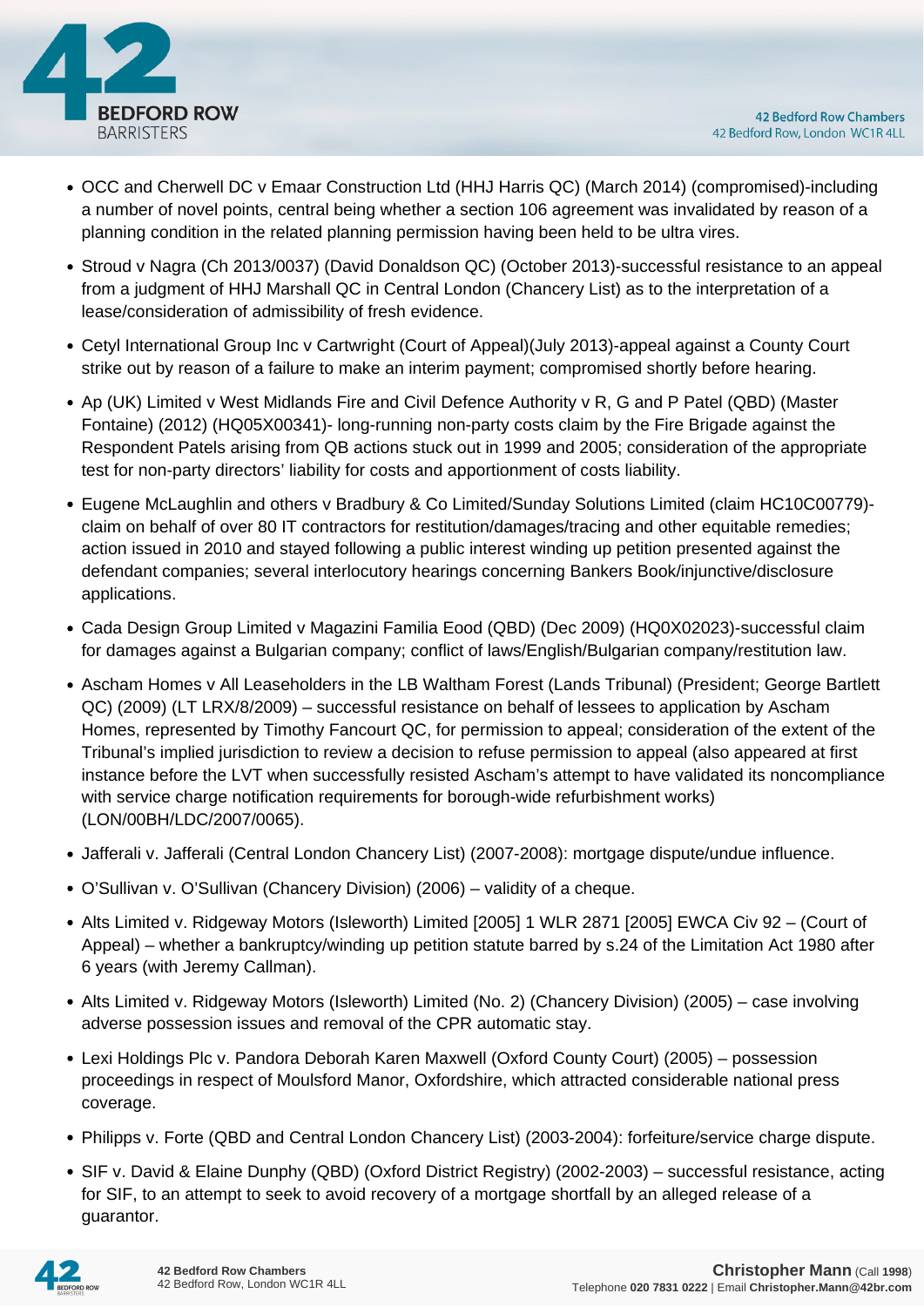

- Salako Agents Limited v. Aerometals BV & others (QBD) (Commercial Court) (Claim No. 2001 Folio 963) (2002)– high value property development claim including misrepresentation issues – with Roger Ellis QC (leader) and Gabriel Buttimore (first junior).
- Operation Present conducted well over 300 immigration cases on behalf of the Treasury Solicitor/Home Office (2000-2004): considerable ventilation of Human Rights arguments.

### **Sample recent work**

- Advice in a misfeasance claim where a provisional liquidator had been appointed
- Several successful mediations of, amongst other matters, a proposed claim for undue influence and for breach of a business sale and purchase agreement
- Advice and representation in a long-running claim for restitution of monies from a former company director
- Advice and representation in a trial for breach of restrictive covenants in a business sale and purchase agreement
- Advice and drafting in a very large Chancery claim for financial mis-selling (with discreet additional claims before the FOS)
- Advice and drafting in a maritime arbitration concerning jurisdiction
- Freezing injunction before the Queen's Bench Division in an alleged fraud case
- Advice and drafting in a proposed claim for judicial review concerning the definition of microenterprise/eligibility/linked companies
- Lease extension case concerning property in Chelsea against the Cadogan Estate
- Case before the Property Chamber involving numerous issues as to express/implied easements/the rule in Harris v Flower/perpetuities
- Multi-party case in the Chancery Division representing a foreign bank in respect of property sales alleged to have been the subject of misrepresentation/numerous conflict of laws points
- Quantum Meruit claim in Oxford DR; valuation of a construction project in the light of the principle of "subjective devaluation" discussed in Benedetti v Sawiris
- Claim in the Chancery Division for specific performance of a contract to transfer shares/damages
- Several professional negligence claims against and for solicitors/surveyors brought by individuals and lending institutions in respect of alleged negligent conveyancing/handling of litigation (including leasehold enfranchisement)
- Advising a member of a partnership regarding setting aside a deed of dissolution where Land Registry proceedings to set aside a TR1 on the grounds of non est factum were concurrent;
- Advice and pleadings in a claim by a LLP against an alleged former member;
- Advice and pleadings concerning a partnership dispute in Birmingham DR
- Advice and representation in an unfair prejudice matter in the Companies Court

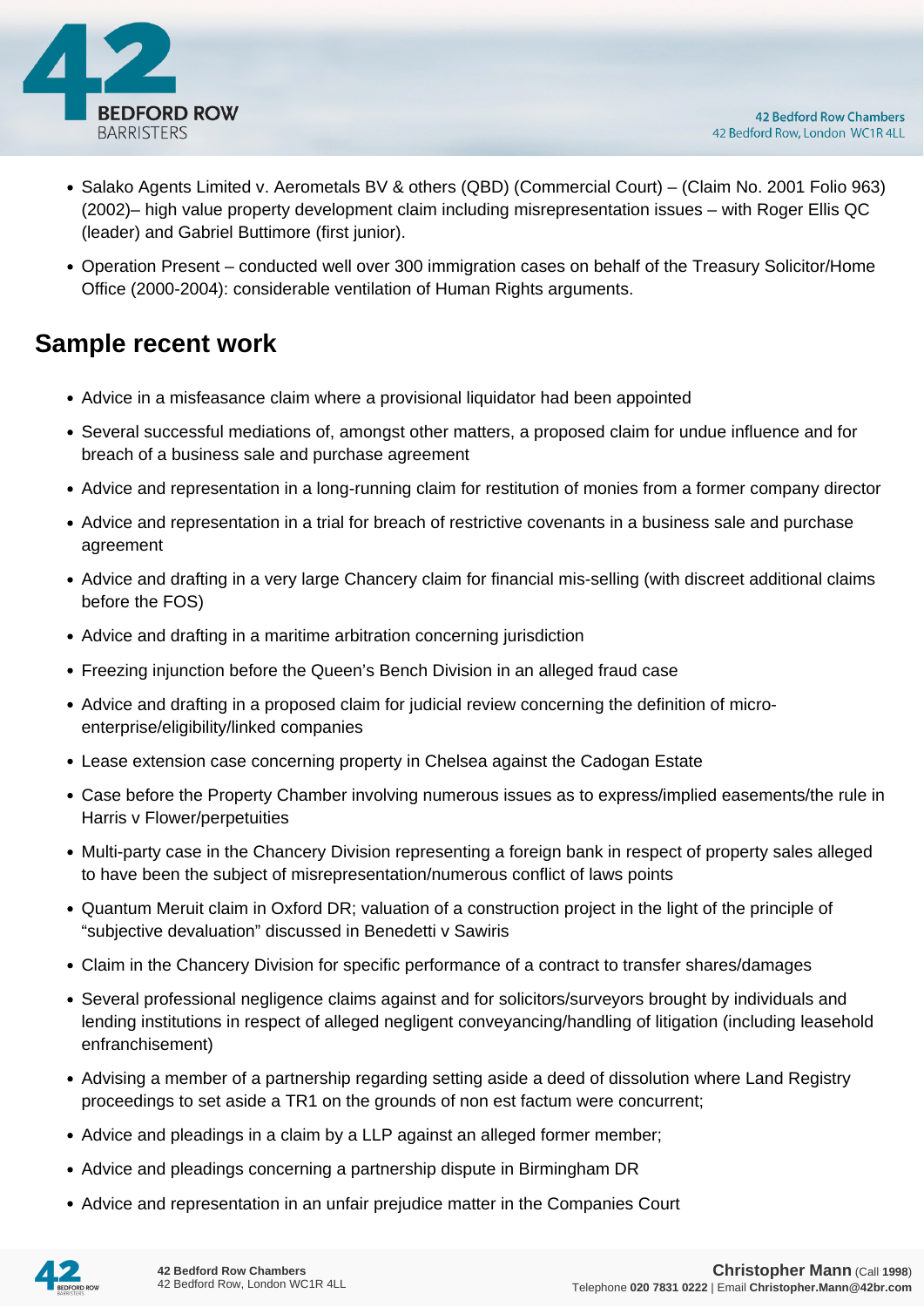

- Advice and representation in a derivative claim in the Chancery Division
- Advice and representation in a long-running possession claim where defence was that wife was in possession pursuant to an overriding interest
- Advice concerning costs aspects of a case in the Supreme Court
- Advice concerning costs in a long-running and high-profile matrimonial case involving very considerable assets and cross-border aspects
- Advice relating to a director's liability to a bank under guarantees; considerations of estoppel and variations to the guarantees
- Advice and pleading on behalf of an individual whose funds were alleged to have been dissipated by a bank employee
- Advice concerning breach of a restrictive covenant in a share sale agreement
- Advice and representation in a dispute involving a religious institution and the extent of its right of way to process
- Several advices for company directors and liquidators concerning unfair prejudice/just and equitable winding up and proceedings for misfeasance and setting aside preferences
- A number of partnership disputes (including a claim by a firm against a former solicitor member and for dissolution of a partnership where there were numerous issues as to the extent of the partnership property)
- A number of county court trials including issues as to proprietary estoppel; restitution/advancement of monies on trust/sale of timeshare apartments and possession/dilapidations claims
- Advice and representation in a large building dispute; issues as to quantum meruit/overcharging and extent of retainer
- Advice and pleadings in a large number of pure property matters; including claims under TOLATA/restitution for s.2 non-compliance where issues of illegality concerned/rectification of a lease
- Advice to suppliers concerning retention of title
- Ongoing advice and representation in claims under the Inheritance Act 1975
- Advice and representation in claims for vesting orders/restoration to the register
- Advice and representation in an action in the Chancery Division undue influence/non est factum in relation to a deed of transfer/conflict of laws and probate (US probate proceedings concurrent)
- Advice and representation in an action in the Queen's Bench Division for an injunction to restrain an alleged breach of a motor distributorship agreement overseas
- Defending an action in the TCC on behalf of a contractor to an employer's claim for damages for defects and liquidated damages
- Partnership dispute in the Chancery Division re-opening of a previous accountant's expert determination
- Advisory work to a large public sector organisation relating to the Icelandic Bank collapse
- Several costs cases in the Queen's Bench Division/Senior Courts Costs Office